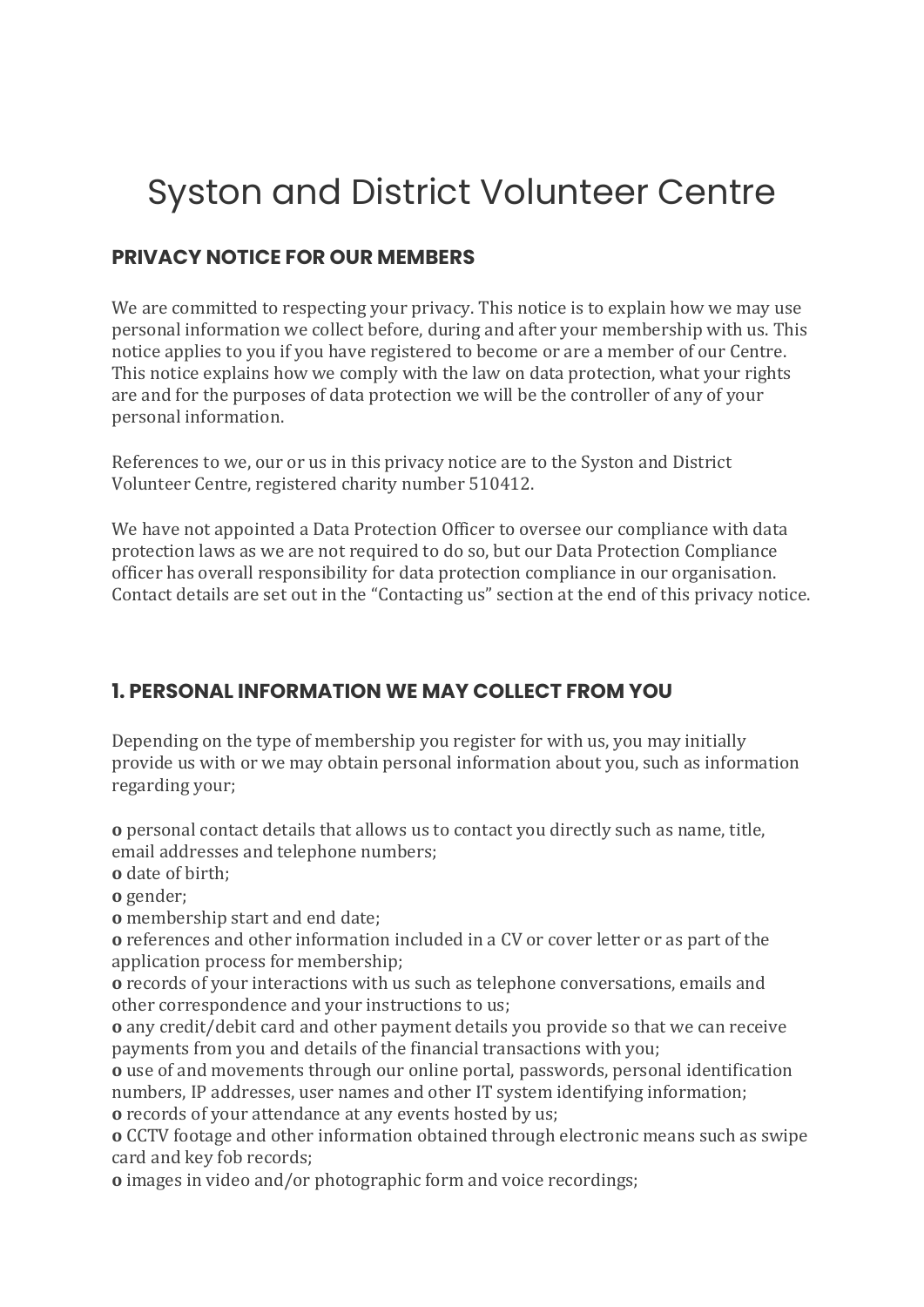**o** your marketing preferences so that we know whether and how we should contact you. **o** identification documents such as passport and identity cards;

**o** details of any county membership;

**o** details of next of kin, family members, coaches and emergency contacts; **o** records and assessment of any player rankings, grading or ratings, competition results, details regarding [events/matches/games] attended and performance (including that generated through player pathway programme);

**o** any disciplinary and grievance information;

## **2. SPECIAL CATEGORIES OF PERSONAL INFORMATION**

We may also collect, store and use the following "special categories" of more sensitive personal information regarding you:

**o** information about your race or ethnicity, religious beliefs and sexual orientation; **o** information about your health, including any medical condition, health and sickness records, medical records and health professional information; and

**o** biometric information about you, for example fingerprints, retina scans.

We may not collect all of the above types of special category personal information about you. In relation to the special category personal data that we do process we do so on the basis that

**o** the processing is necessary for reasons of substantial public interest, on a lawful basis; **o** it is necessary for the establishment, exercise or defence of legal claims;

**o** it is necessary for the purposes of carrying out the obligations and exercising our or your rights in the field of employment and social security and social protection law; or **o** based on your explicit consent.

In the table below' we refer to these as the "special category reasons for processing of your personal data".

We may also collect criminal records information about you. For criminal records history we process it on the basis of legal obligations or based on your explicit consent.

## **3. WHERE WE COLLECT YOUR INFORMATION**

We typically collect personal information about our members when you apply to become a member of the Centre, you register with us, when you purchase any services or products we offer, when you make a query and/or complaint or when you correspond with us by phone, e-mail or in some other way.

We also may collect personal information about you from any third party references you provide as part of the application process for membership.

If you are providing us with details of referees, next of kin, beneficiaries, family members and emergency contacts they have a right to know and to be aware of how what personal information we hold about them, how we collect it and how we use and may share that information. Please share this privacy notice with those of them whom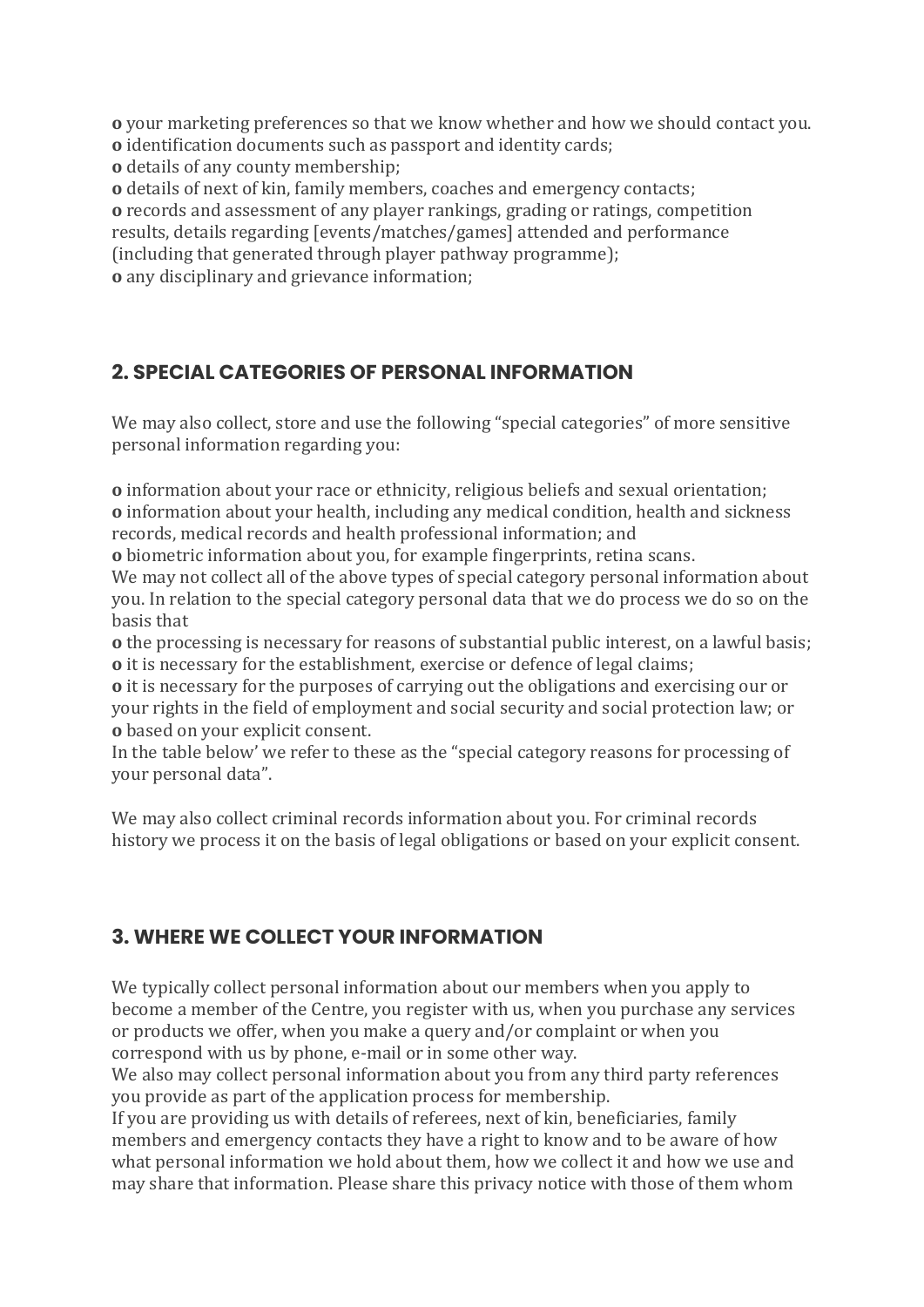you feel are sufficiently mature to understand it. They also have the same rights as set out in the "Your rights in relation to personal information" section below.

## **4. USES MADE OF THE INFORMATION**

The table below describes the main purposes for which we process your personal information, the categories of your information involved and our lawful basis for being able to do this.

| Purpose                                                                                                                                                                                                                                                           | Personal information used                                                                                                                             | Lawful basis                                                                                                                                                             |
|-------------------------------------------------------------------------------------------------------------------------------------------------------------------------------------------------------------------------------------------------------------------|-------------------------------------------------------------------------------------------------------------------------------------------------------|--------------------------------------------------------------------------------------------------------------------------------------------------------------------------|
| To administer any<br>membership you have with<br>us and managing our<br>relationship with you,<br>including dealing with<br>payments and any support,<br>service or product<br>enquiries made by you                                                              | All contact and membership<br>details, transaction and<br>payment information, records<br>of your interactions with us,<br>and marketing preferences. | This is necessary to enable us<br>to properly manage and<br>administer your membership<br>contract with us.                                                              |
| To arrange and manage<br>any contracts for the<br>provision of any services<br>or products                                                                                                                                                                        | Contact details, transaction and<br>payment information. Records<br>of your interactions with us.                                                     | This is necessary to enable us<br>to properly administer and<br>perform any contract for the<br>provision of any services and<br>products you have purchased<br>from us. |
| To send you information<br>which is included within<br>your membership benefits<br>package, including details<br>about advanced ticket<br>information, competitions<br>and events, partner offers<br>and discounts.                                               | Contact and membership<br>details.                                                                                                                    | This is necessary to enable us<br>to properly manage and<br>administer your membership<br>contract with us.                                                              |
| To send you other<br>marketing information we<br>think you might find useful<br>or which you have<br>requested from us,<br>including our newsletters,<br>information about<br>membership, events,<br>products and information<br>about our commercial<br>partners | <b>Contact details and Marketing</b><br>preferences.                                                                                                  | Where you have given us your<br>explicit consent to do so.                                                                                                               |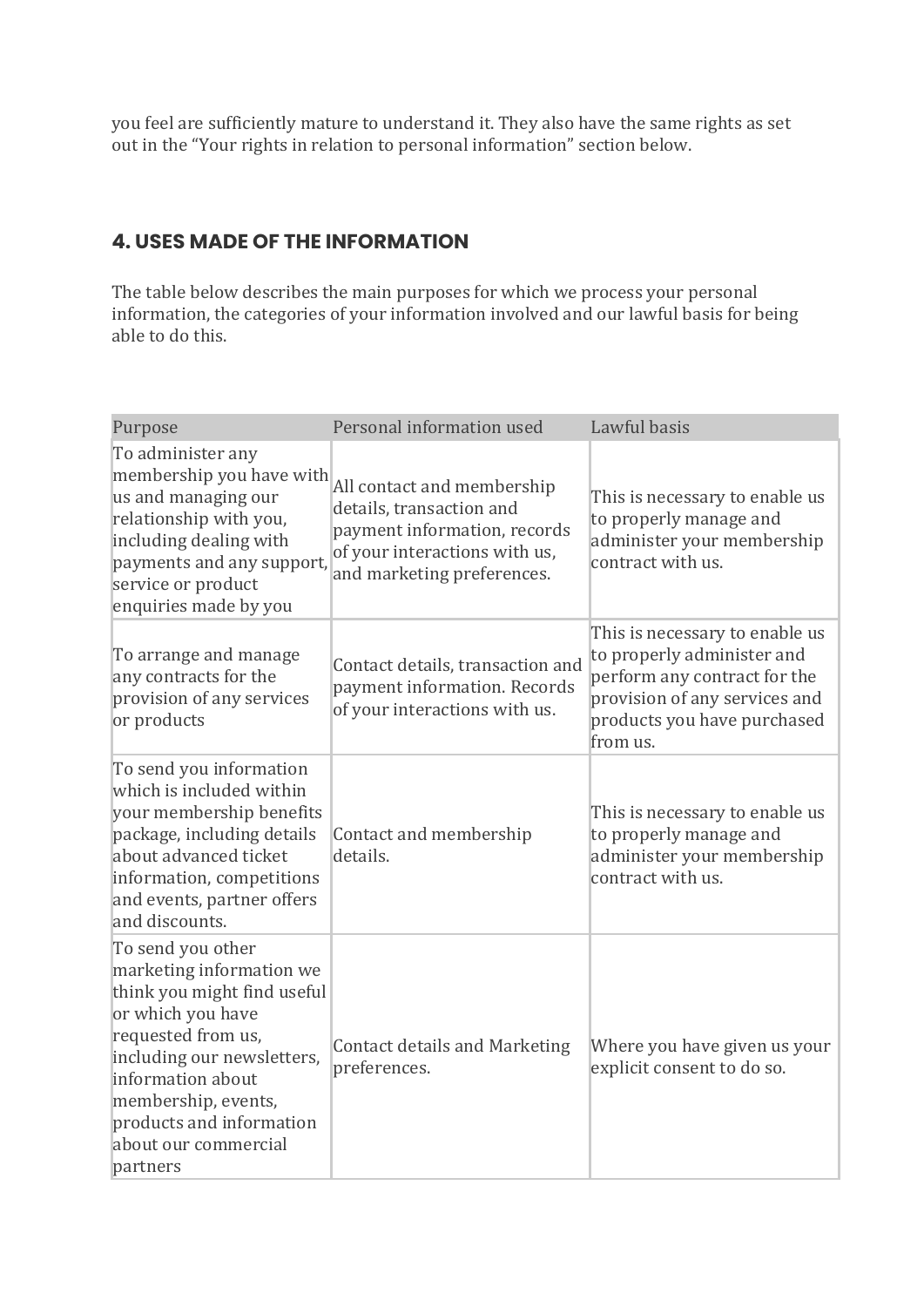| complaints                                                                                                                                        | To answer your queries or Contact details and records of<br>your interactions with us                                                                                                                                                                                       | We have a legitimate interest<br>to provide complaint handling<br>services to you in case there<br>are any issues with your<br>membership.                                                                                                                                                                                                                                                                                                                           |
|---------------------------------------------------------------------------------------------------------------------------------------------------|-----------------------------------------------------------------------------------------------------------------------------------------------------------------------------------------------------------------------------------------------------------------------------|----------------------------------------------------------------------------------------------------------------------------------------------------------------------------------------------------------------------------------------------------------------------------------------------------------------------------------------------------------------------------------------------------------------------------------------------------------------------|
| Retention of records                                                                                                                              | All the personal information we<br>collect.                                                                                                                                                                                                                                 | We have a legitimate interest<br>in retaining records whilst<br>they may be required in<br>relation to complaints or<br>claims. We need to retain<br>records in order to properly<br>administer and manage your<br>membership and run our club<br>and in some cases we may<br>have legal or regulatory<br>obligations to retain<br>records. For criminal records<br>history we process it on the<br>basis of legal obligations or<br>based on your explicit consent. |
| The security of our IT<br>systems To conduct data<br>analytics studies to better<br>understand event<br>attendance and trends<br>within the sport | Your usage of our IT systems<br>and any online portals. Records are secure. We have a<br>of your attendance at any<br>events or competitions hosted<br>by us.                                                                                                               | We have a legitimate interest<br>to ensure that our IT systems<br>legitimate interest in doing so<br>to ensure that our<br>membership is targeted and<br>relevant.                                                                                                                                                                                                                                                                                                   |
| For the purposes of<br>promoting the club, our<br>events and membership<br>packages.                                                              | Images in video and/or<br>photographic form.                                                                                                                                                                                                                                | Where you have given us your<br>explicit consent to do so.                                                                                                                                                                                                                                                                                                                                                                                                           |
| To comply with health and<br>safety requirements                                                                                                  | Records of attendance, CCTV<br>footage and other information<br>obtained through electronic<br>means such as swipe card and<br>key fob records, medical<br>information about your<br>health [biometric information<br>about you, for example<br>fingerprints, retina scans] | We have a legal obligation and<br>a legitimate interest to provide<br>you and other members of our<br>organisation with a safe<br>environment in which to<br>participate in sport. We<br>process special category<br>personal data on the basis of<br>the "special category reasons<br>for processing of your<br>personal data" referred to in<br>section 2 above.                                                                                                   |
| To administer your<br>attendance at any courses<br>or programmes you sign<br>up to                                                                | All contact and membership<br>details, transaction and<br>payment information, records<br>of your interactions with us,<br>and marketing preferences.                                                                                                                       | This is necessary to enable us<br>to register you on to and<br>properly manage and<br>administer your attendance on<br>the course and/or programme.                                                                                                                                                                                                                                                                                                                  |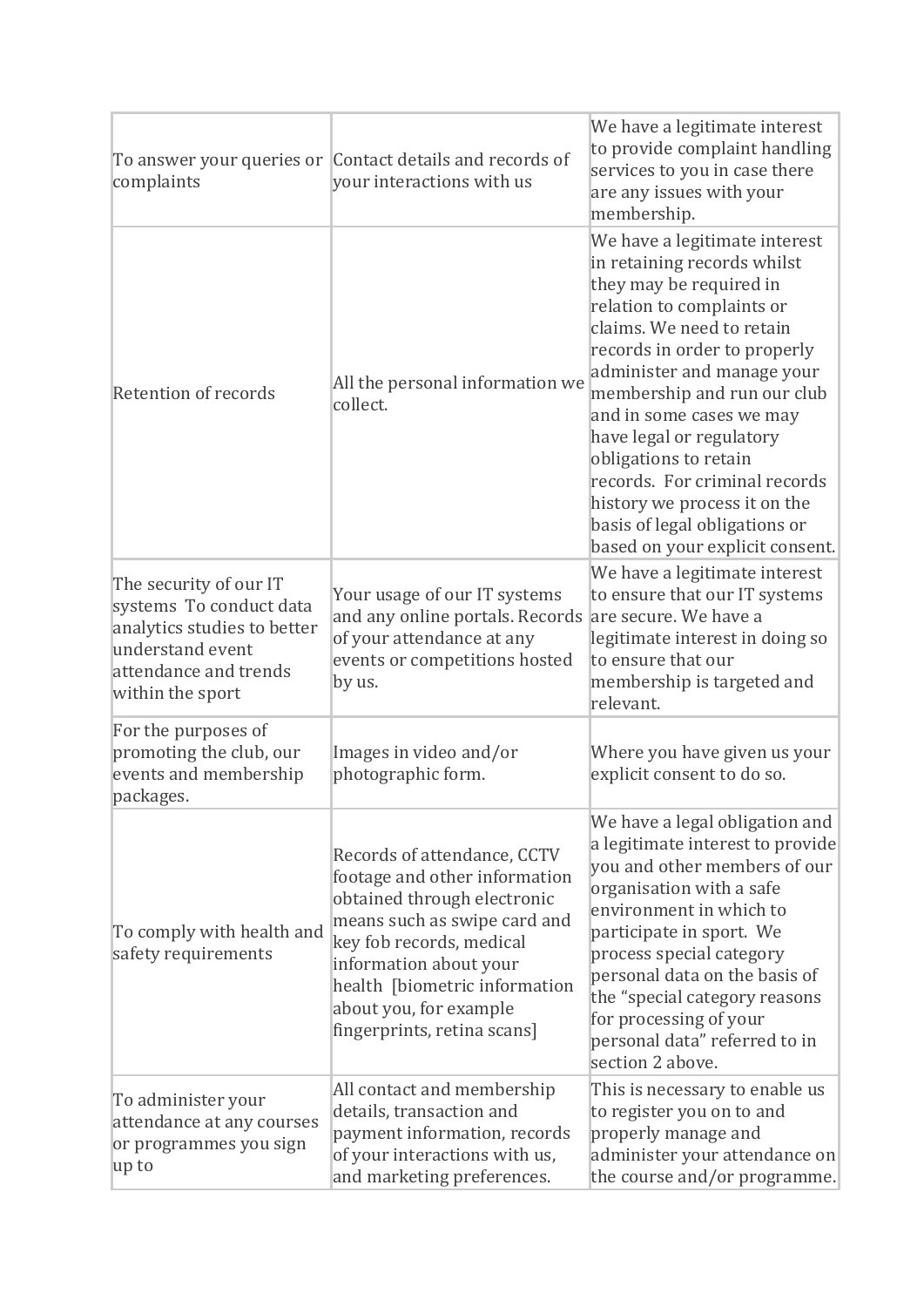|                                                                                                                                                                                                                                                                                                                         | Details of any county<br>membership and performance<br>data.                                                                                                                |                                                                                                                                                                                                                                                                                                                                                                                                                                                                                           |
|-------------------------------------------------------------------------------------------------------------------------------------------------------------------------------------------------------------------------------------------------------------------------------------------------------------------------|-----------------------------------------------------------------------------------------------------------------------------------------------------------------------------|-------------------------------------------------------------------------------------------------------------------------------------------------------------------------------------------------------------------------------------------------------------------------------------------------------------------------------------------------------------------------------------------------------------------------------------------------------------------------------------------|
| To arrange for any trip or<br>transportation to and from<br>an event                                                                                                                                                                                                                                                    | Identification documents<br>details of next of kin, family<br>members and emergency<br>contacts, transaction and<br>payment information, health<br>and medical information. | This is necessary to enable us<br>to make the necessary<br>arrangements for the trip<br>and/or transportation to an<br>event. We process special<br>category personal data on the<br>basis of the "special category<br>reasons for processing of your<br>personal data" referred to in<br>section 2 above.                                                                                                                                                                                |
| To use information about<br>your physical or mental<br>health (including any<br>injuries) or disability<br>status, to ensure your<br>health and safety and to<br>assess your fitness to<br>participate in any events or<br>activities we host and to<br>provide appropriate<br>adjustments to our sports<br>facilities. | Health and medical information                                                                                                                                              | We process special category<br>personal data on the basis of<br>the "special category reasons<br>for processing of your<br>personal data" referred to in<br>section 2 above.                                                                                                                                                                                                                                                                                                              |
| To gather evidence for<br>possible grievance or<br>disciplinary hearings                                                                                                                                                                                                                                                | All the personal information we special category personal data<br>collect                                                                                                   | We have a legitimate interest<br>in doing so to provide a safe<br>and fair environment for all<br>members and to ensure the<br>effective management of any<br>disciplinary hearings, appeals<br>and adjudications. We process<br>on the basis of the "special<br>category reasons for<br>processing of your personal<br>data" referred to in section 2<br>above. For criminal records<br>history we process it on the<br>basis of legal obligations or<br>based on your explicit consent. |
| For the purposes of equal<br>opportunities monitoring                                                                                                                                                                                                                                                                   | Name, title, date of birth,<br>gender, information about your<br>race or ethnicity and health and<br>medical information                                                    | We have a legitimate interest<br>to promote a sports<br>environment that is inclusive,<br>fair and accessible. We process<br>special category personal data<br>on the basis of the "special<br>category reasons for                                                                                                                                                                                                                                                                       |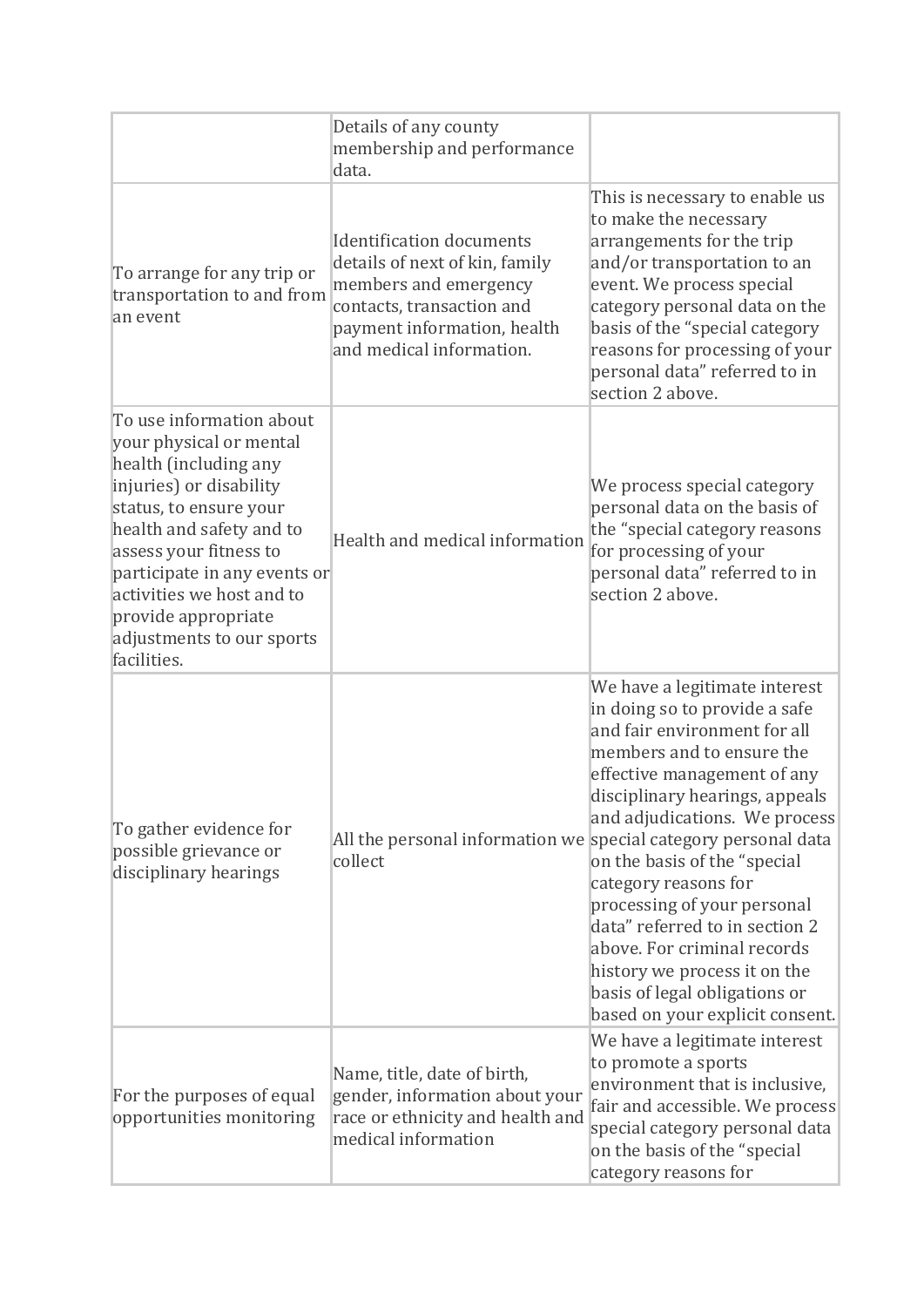|                                                                                                                                                                        |                                                                | processing of your personal<br>data" referred to in section 2<br>above.                                                  |
|------------------------------------------------------------------------------------------------------------------------------------------------------------------------|----------------------------------------------------------------|--------------------------------------------------------------------------------------------------------------------------|
| To comply with legal<br>obligations, for example,<br>regarding people working<br>with children or vulnerable<br>adults to comply with our<br>safeguarding requirements | Information about your<br>criminal convictions and<br>offences | For criminal records history<br>we process it on the basis of<br>legal obligations or based on<br>your explicit consent. |

For some of your personal information you will have a legal, contractual or other requirement or obligation for you to provide us with your personal information. If you do not provide us with the requested personal information we may not be able to admit you as a member or we may not be able to properly perform our contract with you or comply with legal obligations and we may have to terminate your membership. For other personal information you may not be under an obligation to provide it to us, but if you do not provide it then we may not be able to properly perform our contract with you.

Where you have given us your consent to use your personal information in a particular manner, you have the right to withdraw this consent at any time, which you may do by contacting us as described in the "Contacting us" section below.

Please note however that the withdrawal of your consent will not affect any use of the data made before you withdrew your consent and we may still be entitled to hold and process the relevant personal information to the extent that we are entitled to do so on bases other than your consent. Withdrawing consent may also have the same effects as not providing the information in the first place, for example we may no longer be able to provide certain member benefits to you.

## **5. DIRECT MARKETING**

**Email, post and SMS marketing**: from time to time, we may contact you by email, post or SMS with information about products and services we believe you may be interested in.

We will only send marketing messages to you in accordance with the marketing preferences you set. You can then let us know at any time that you do not wish to receive marketing messages by requesting and completing a form and returning it to us.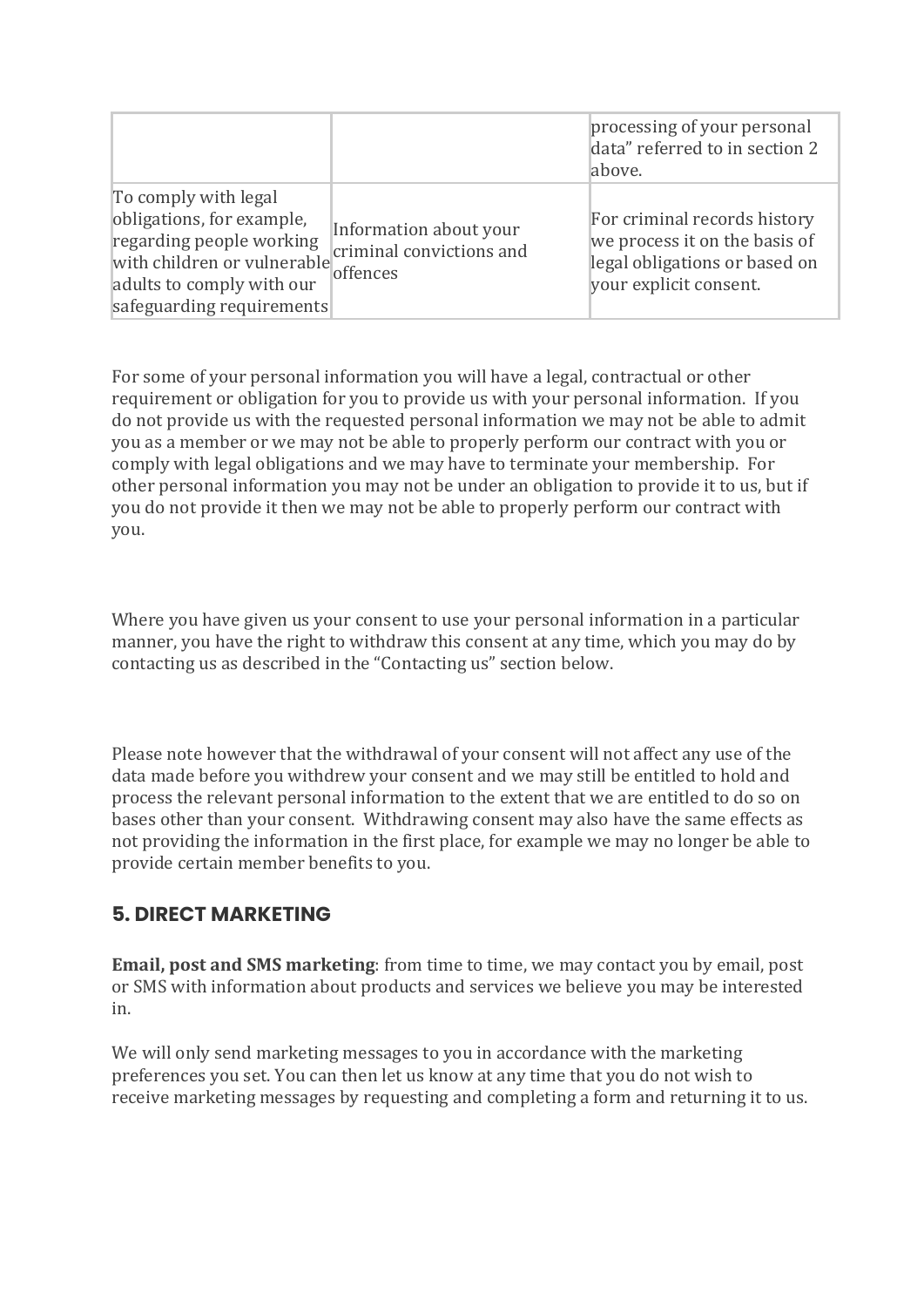#### **Disclosure of your PERSONAL information**

We share personal information with the following parties:

#### **o Any party approved by you.**

**o To any governing bodies or regional bodies for the activities covered by our <b>Centre:** to allow them to properly administer the activity on a local, regional an administer the activity on a local, regional and national level.

**o The Government or our regulators**: where we are required to do so by law or to assist with their investigations or initiatives.

**o Police, law enforcement and security services**: to assist with the investigation and prevention of crime and the protection of national security.

## **6. TRANSFERRING YOUR PERSONAL INFORMATION INTERNATIONALLY**

The personal information we collect is not transferred to and stored in countries outside of the UK and the European Union.

## **7. HOW LONG DO WE KEEP PERSONAL INFORMATION FOR?**

The duration for which we retain your personal information will differ depending on the type of information and the reason why we collected it from you. However, in some cases personal information may be retained on a long-term basis: for example, personal information that we need to retain for legal purposes will normally be retained in accordance with usual commercial practice and regulatory requirements. Generally, where there is no legal requirement we retain all physical and electronic records for a period of 6 years after your last contact with us or the end of your membership. Exceptions to this rule are:

**o** CCTV records which are held for no more than 30 days unless we need to preserve the records for the purpose of prevention and detection of crime;

**o** Details regarding unsuccessful membership applicants where we hold records for a period of not more than 12 months;

**o** Information that may be relevant to personal injury or discrimination claims may be retained until the limitation period for those types of claims has expired. For personal injury or discrimination claims this can be an extended period as the limitation period might not start to run until a long time after the event.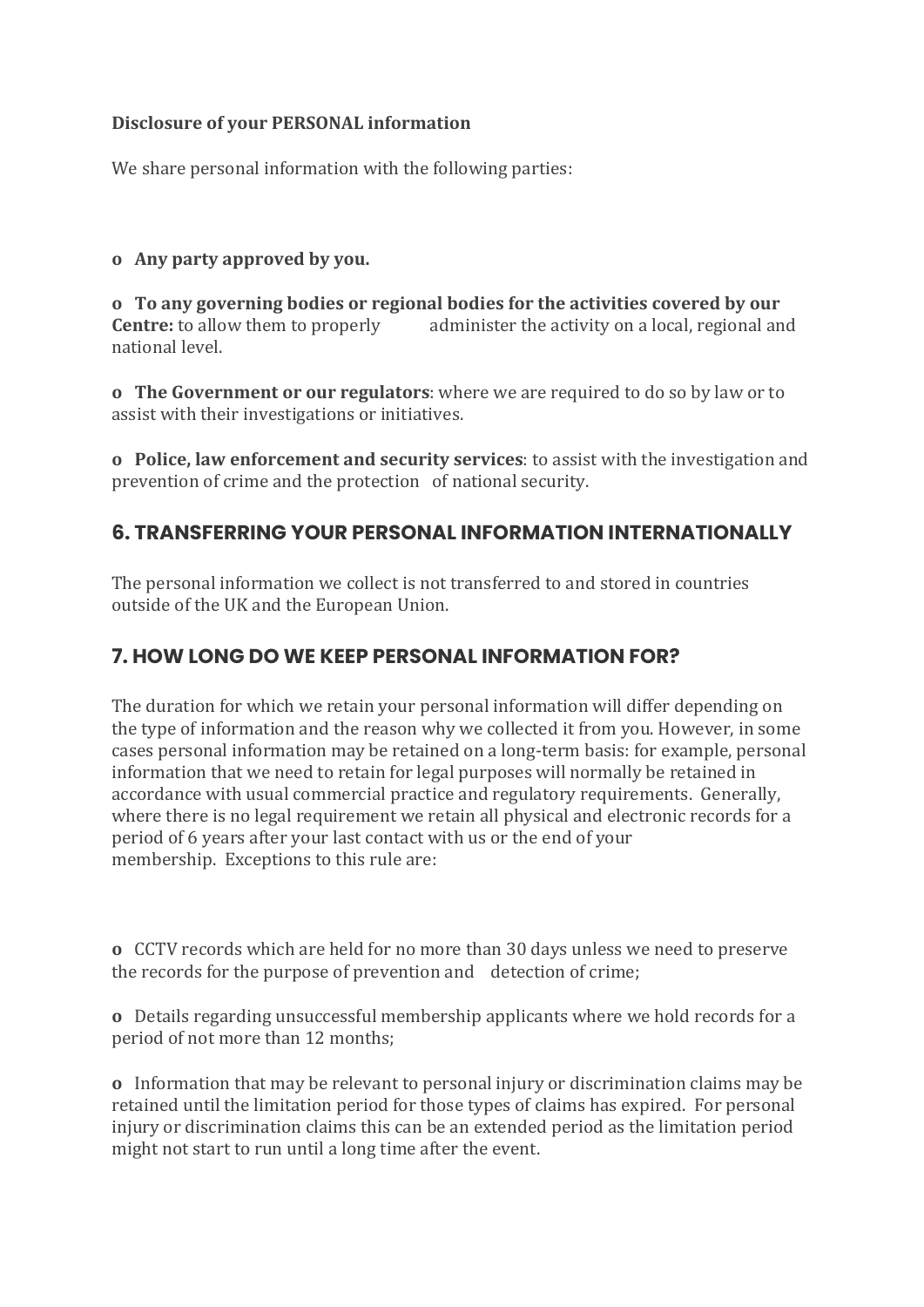It is important to ensure that the personal information we hold about you is accurate and up-to-date, and **you should let us know** if anything changes, for example if you change your phone number or email address. You will be able to update the personal information we hold about you by giving us a telephone call. Alternatively, you can contact us by using the details set out in the "**Contacting us**" section below.

### **8. YOUR RIGHTS IN RELATION TO PERSONAL INFORMATION**

You have the following rights in relation to your personal information:

**o** the right to be informed about how your personal information is being used;

**o** the right to access the personal information we hold about you;

**o** the right to request the correction of inaccurate personal information we hold about you;

**o** the right to request the erasure of your personal information in certain limited circumstances;

**o** the right to restrict processing of your personal information where certain requirements are met;

**o** the right to object to the processing of your personal information;

**o** the right to request that we transfer elements of your data either to you or another service provider; and

**o** the right to object to certain automated decision-making processes using your personal information.

You should note that some of these rights, for example the right to require us to transfer your data to another service provider or the right to object to automated decision making, may not apply as they have specific requirements and exemptions which apply to them and they may not apply to personal information recorded and stored by us. For example, we do not use automated decision making in relation to your personal data. However, some have no conditions attached, so your right to withdraw consent or object to processing for direct marketing are absolute rights.

Whilst this privacy notice sets out a general summary of your legal rights in respect of personal information, this is a very complex area of law. More information about your